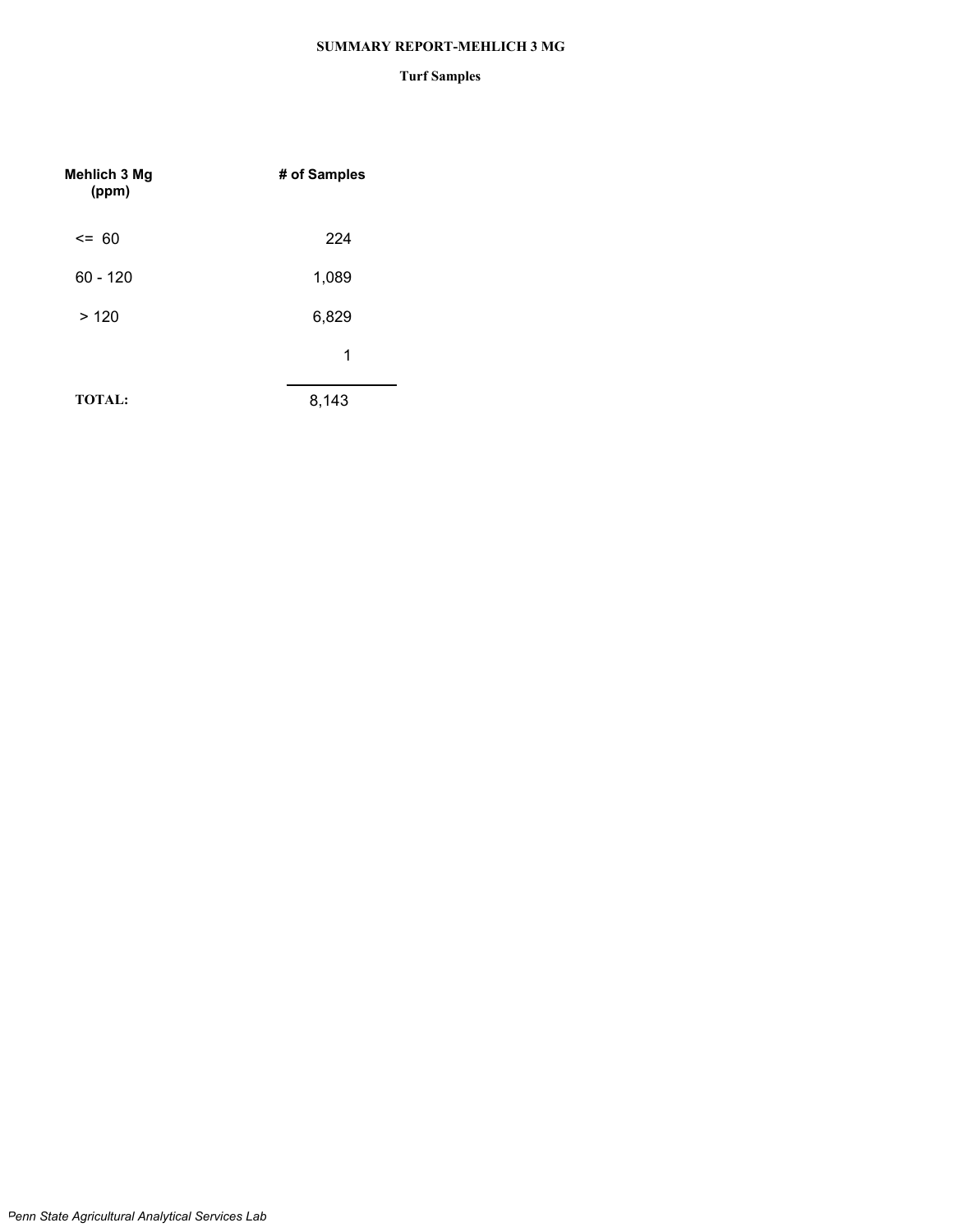| County           | <b>Total Samples</b> |                | Mehlich 3 Mg<br>(ppm) | # of Samples             |
|------------------|----------------------|----------------|-----------------------|--------------------------|
| <b>ADAMS</b>     | 59                   |                |                       |                          |
|                  |                      | $\overline{2}$ | $60 - 120$            | $\mathbf{1}$             |
|                  |                      | 3              | > 120                 | 58                       |
| <b>ALLEGHENY</b> | 403                  |                |                       |                          |
|                  |                      | $\mathbf{1}$   | $= 60$                | $\overline{7}$           |
|                  |                      | $\overline{2}$ | $60 - 120$            | 38                       |
|                  |                      | $\mathbf{3}$   | > 120                 | 358                      |
| <b>ARMSTRONG</b> | 32                   |                |                       |                          |
|                  |                      | $\mathbf 1$    | $= 60$                | $\mathbf 5$              |
|                  |                      | $\overline{2}$ | $60 - 120$            | 9                        |
|                  |                      | 3              | > 120                 | 18                       |
| <b>BEAVER</b>    | 61                   |                |                       |                          |
|                  |                      | $\mathbf{1}$   | $= 60$                | $\overline{\mathcal{A}}$ |
|                  |                      | $\overline{2}$ | $60 - 120$            | 8                        |
|                  |                      | $\mathbf{3}$   | >120                  | 49                       |
| <b>BEDFORD</b>   | 18                   |                |                       |                          |
|                  |                      | $\mathbf 1$    | $= 60$                | $\mathbf{1}$             |
|                  |                      | $\overline{2}$ | $60 - 120$            | $\overline{2}$           |
|                  |                      | 3              | > 120                 | 15                       |
| <b>BERKS</b>     | 357                  |                |                       |                          |
|                  |                      | $\mathbf{1}$   | $= 60$                | 6                        |
|                  |                      | $\overline{c}$ | $60 - 120$            | $27\,$                   |
|                  |                      | $\mathbf{3}$   | > 120                 | 324                      |
| BLAIR            | 35                   |                |                       |                          |
|                  |                      | $\overline{2}$ | $60 - 120$            | 9                        |
|                  |                      | 3              | > 120                 | 26                       |
| <b>BRADFORD</b>  | 10                   |                |                       |                          |
|                  |                      | $\overline{2}$ | $60 - 120$            | $\overline{\mathbf{4}}$  |
|                  |                      | 3 <sup>1</sup> | > 120                 | $\,6$                    |
| <b>BUCKS</b>     | 278                  |                |                       |                          |
|                  |                      | $\mathbf 1$    | $\leq$ 60             | 13                       |
|                  |                      | $\overline{2}$ | $60 - 120$            | $32\,$                   |
|                  |                      | 3 <sup>7</sup> | > 120                 | 233                      |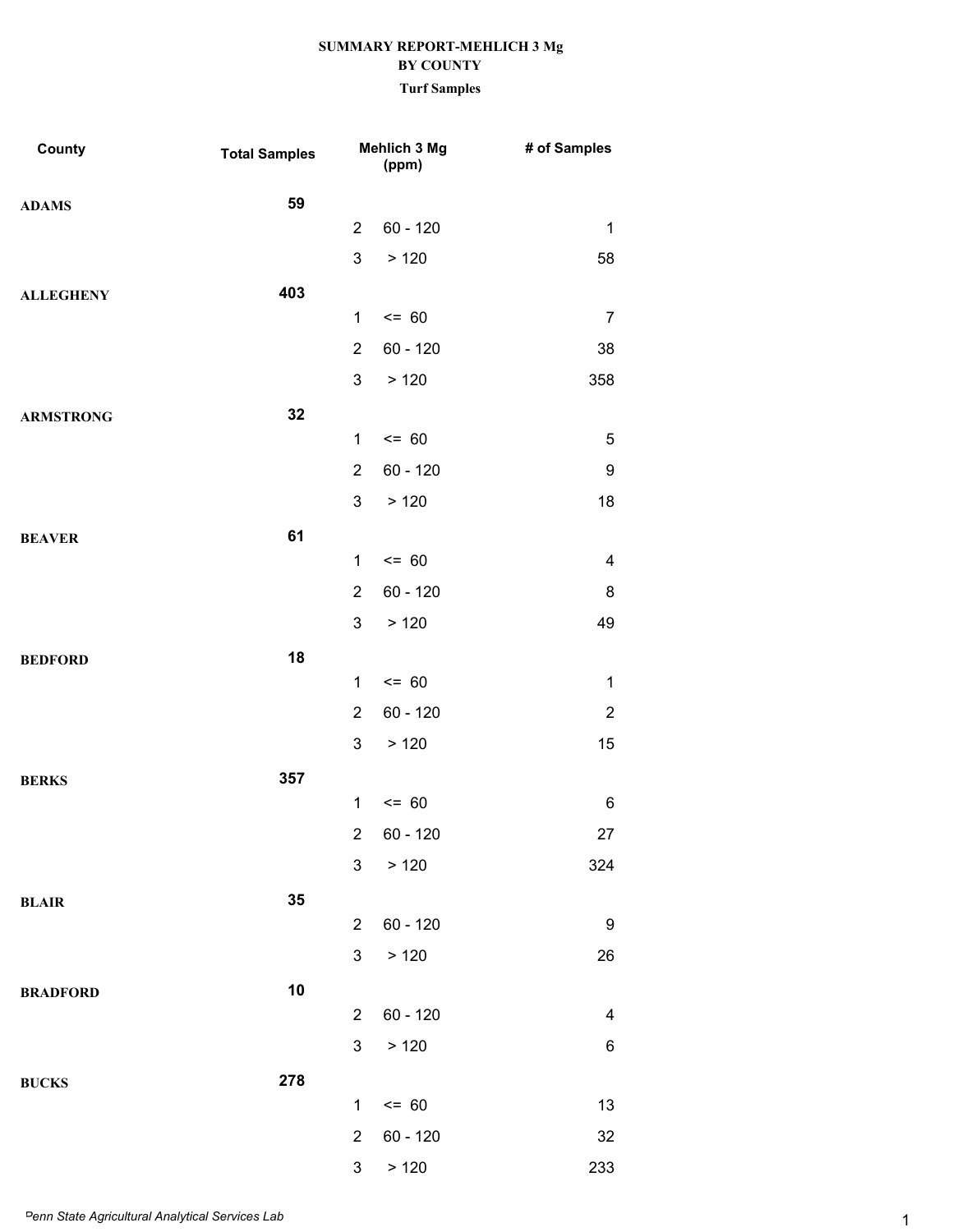| County            | <b>Total Samples</b> |                | Mehlich 3 Mg<br>(ppm) | # of Samples            |
|-------------------|----------------------|----------------|-----------------------|-------------------------|
| <b>BUTLER</b>     | 144                  |                |                       |                         |
|                   |                      | $\mathbf{1}$   | $= 60$                | 8                       |
|                   |                      | $\overline{2}$ | $60 - 120$            | 36                      |
|                   |                      | 3              | > 120                 | 100                     |
| <b>CAMBRIA</b>    | 38                   |                |                       |                         |
|                   |                      | $\mathbf 1$    | $= 60$                | $\overline{2}$          |
|                   |                      | $\overline{2}$ | $60 - 120$            | $\overline{2}$          |
|                   |                      | 3              | > 120                 | 34                      |
| <b>CAMERON</b>    | $\mathbf 2$          |                |                       |                         |
|                   |                      | $\overline{2}$ | $60 - 120$            | $\overline{2}$          |
| <b>CARBON</b>     | 18                   |                |                       |                         |
|                   |                      | $\mathbf 1$    | $= 60$                | $\mathbf 1$             |
|                   |                      | $\overline{2}$ | $60 - 120$            | $\overline{\mathbf{4}}$ |
|                   |                      | 3              | > 120                 | 13                      |
| <b>CENTRE</b>     | 294                  |                |                       |                         |
|                   |                      | $\mathbf 1$    | $= 60$                | 10                      |
|                   |                      | $\overline{2}$ | 60 - 120              | 33                      |
|                   |                      | 3              | > 120                 | 251                     |
| <b>CHESTER</b>    | 303                  |                |                       |                         |
|                   |                      | $\mathbf 1$    | $= 60$                | $\overline{2}$          |
|                   |                      | $\overline{2}$ | $60 - 120$            | 29                      |
|                   |                      |                | 3 > 120               | 272                     |
| <b>CLARION</b>    | 10                   |                |                       |                         |
|                   |                      | $\overline{2}$ | $60 - 120$            | 4                       |
|                   |                      | $\mathfrak{S}$ | > 120                 | 6                       |
| <b>CLEARFIELD</b> | 49                   |                |                       |                         |
|                   |                      | $\mathbf 1$    | $= 60$                | $\overline{2}$          |
|                   |                      | $\overline{2}$ | $60 - 120$            | 6                       |
|                   |                      | 3              | > 120                 | 41                      |
| <b>CLINTON</b>    | 17                   |                |                       |                         |
|                   |                      | $\overline{2}$ | $60 - 120$            | 8                       |
|                   |                      | 3              | >120                  | 9                       |
| <b>COLUMBIA</b>   | 20                   |                |                       |                         |

2 *Penn State Agricultural Analytical Services Lab*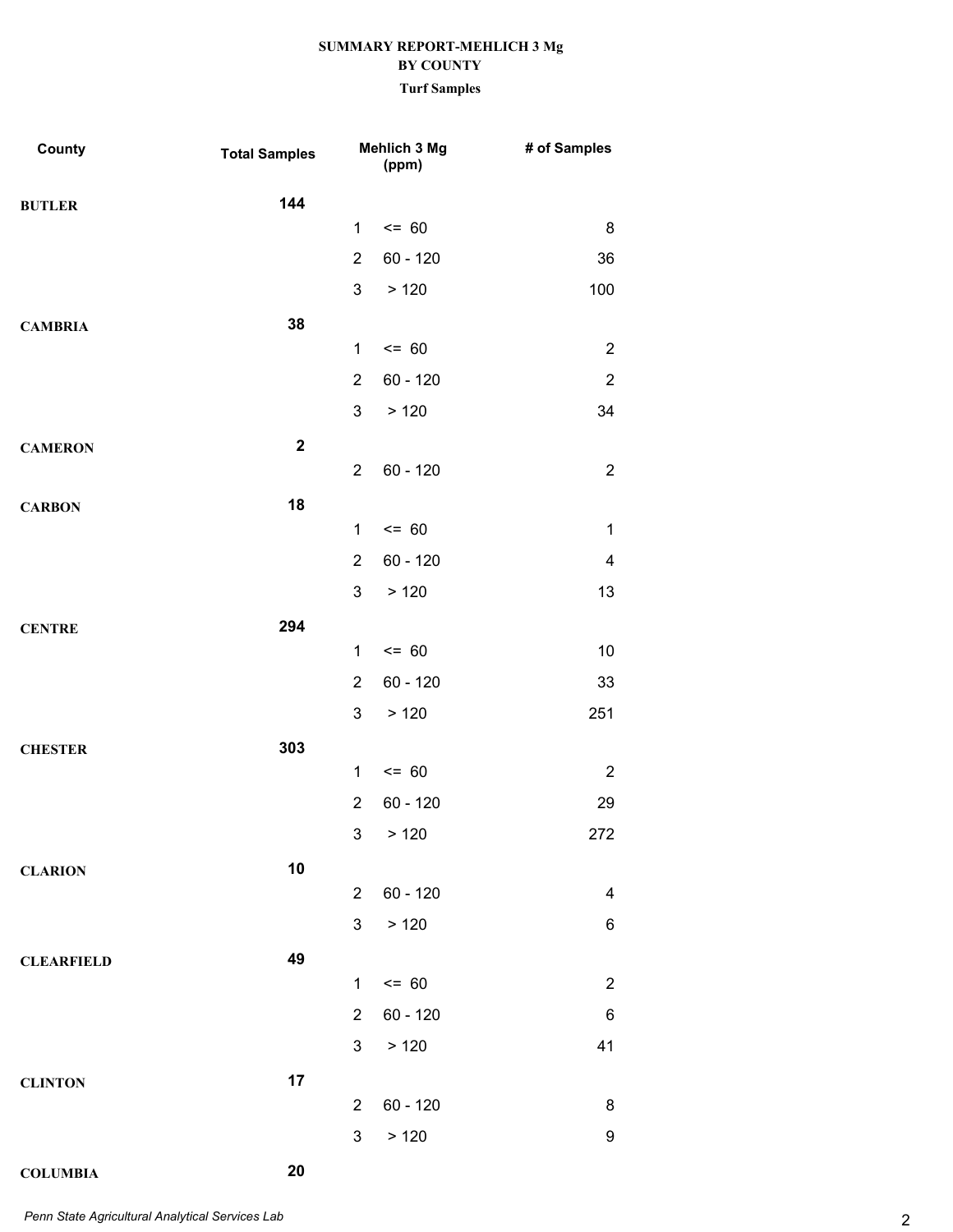# **SUMMARY REPORT-MEHLICH 3 Mg BY COUNTY**

**Turf Samples**

| County            | <b>Total Samples</b> | Mehlich 3 Mg<br>(ppm) |            | # of Samples |
|-------------------|----------------------|-----------------------|------------|--------------|
|                   |                      | 1                     | $= 60$     | $\mathbf 1$  |
|                   |                      | $\overline{2}$        | $60 - 120$ | 5            |
|                   |                      | 3                     | > 120      | 14           |
| <b>CRAWFORD</b>   | 68                   |                       |            |              |
|                   |                      | $\mathbf{1}$          | $= 60$     | 5            |
|                   |                      | $\overline{2}$        | $60 - 120$ | 17           |
|                   |                      | 3                     | > 120      | 46           |
| <b>CUMBERLAND</b> | 221                  |                       |            |              |
|                   |                      | $\mathbf 1$           | $= 60$     | $\mathbf 5$  |
|                   |                      | $\overline{2}$        | $60 - 120$ | 35           |
|                   |                      | 3                     | > 120      | 181          |
| <b>DAUPHIN</b>    | 314                  |                       |            |              |
|                   |                      | $\mathbf{1}$          | $= 60$     | 6            |
|                   |                      | $\overline{2}$        | $60 - 120$ | 27           |
|                   |                      | 3                     | > 120      | 281          |
| <b>DELAWARE</b>   | 585                  |                       |            |              |
|                   |                      | $\mathbf 1$           | $= 60$     | 9            |
|                   |                      | $\overline{2}$        | $60 - 120$ | 66           |
|                   |                      | 3                     | > 120      | 510          |
| <b>DELWARE</b>    | 1                    |                       |            |              |
|                   |                      | 3                     | > 120      | $\mathbf{1}$ |
| <b>ELK</b>        | <u>21</u>            | $\overline{2}$        | $60 - 120$ | 4            |
|                   |                      | 3                     | > 120      |              |
|                   |                      |                       |            | 17           |
| <b>ERIE</b>       | 68                   | $\mathbf{1}$          | $= 60$     | $\mathbf{1}$ |
|                   |                      | $\overline{2}$        | $60 - 120$ | 12           |
|                   |                      | 3                     | > 120      | 55           |
|                   |                      |                       |            |              |
| <b>FAYETTE</b>    | 52                   | $\mathbf{1}$          | $= 60$     | $\mathbf{1}$ |
|                   |                      | $\overline{2}$        | $60 - 120$ | 12           |
|                   |                      | 3                     | > 120      | 39           |
|                   |                      |                       |            |              |

**FOREST 2**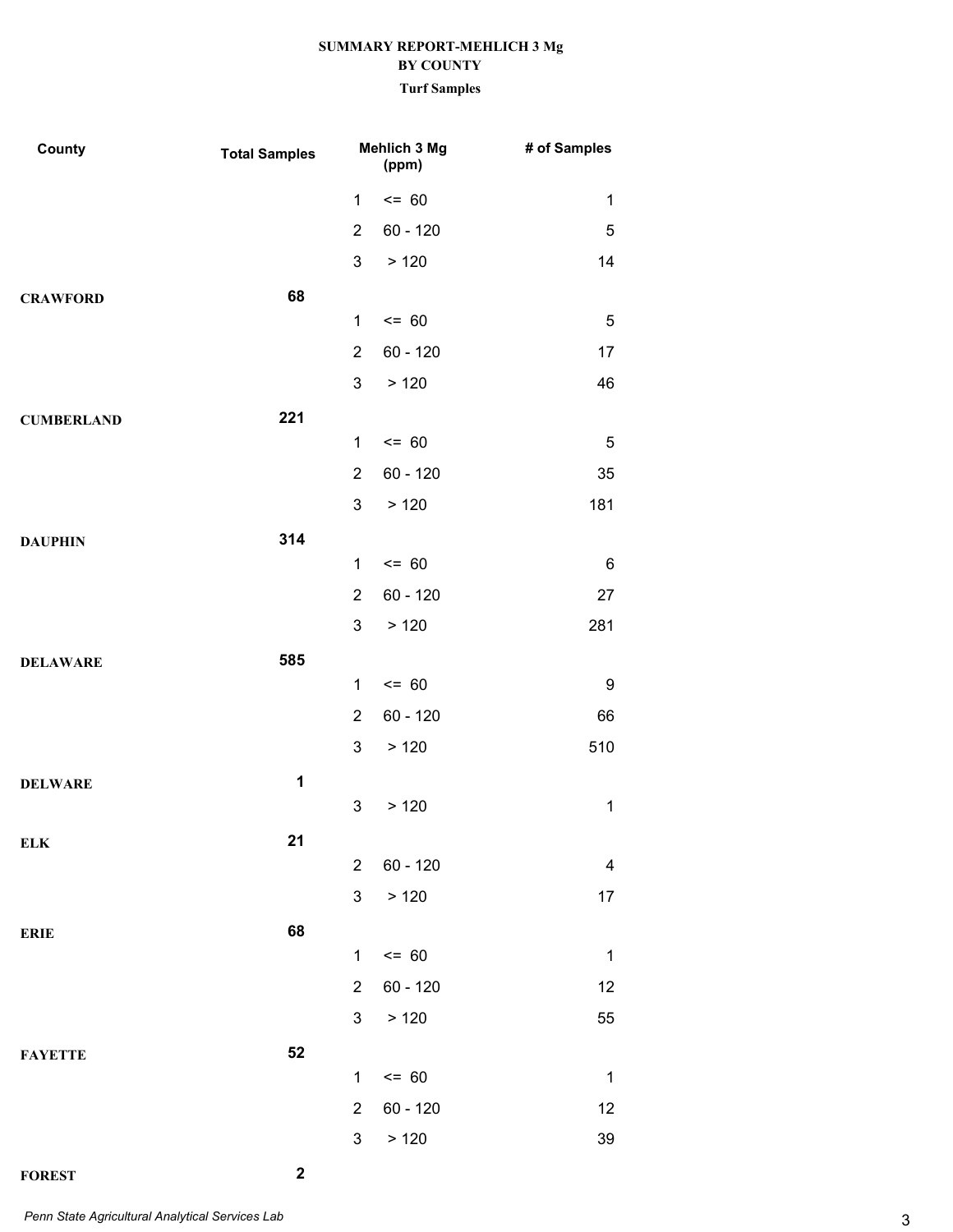| County            | <b>Total Samples</b>    |                | Mehlich 3 Mg<br>(ppm) | # of Samples             |
|-------------------|-------------------------|----------------|-----------------------|--------------------------|
|                   |                         | $\overline{2}$ | $60 - 120$            | $\overline{2}$           |
| <b>FRANKLIN</b>   | 156                     |                |                       |                          |
|                   |                         | $\mathbf 1$    | $= 60$                | $\overline{7}$           |
|                   |                         | $\overline{2}$ | $60 - 120$            | 34                       |
|                   |                         | $\mathfrak{S}$ | > 120                 | 115                      |
| <b>FRANKLIN</b>   | $\overline{\mathbf{4}}$ |                |                       |                          |
|                   |                         | $\mathbf{3}$   | > 120                 | $\overline{4}$           |
| <b>FULTON</b>     | 15                      |                |                       |                          |
|                   |                         | $\overline{2}$ | $60 - 120$            | $\overline{\mathcal{A}}$ |
|                   |                         | $\mathfrak{S}$ | > 120                 | 11                       |
| <b>GREENE</b>     | $\bf 6$                 | $\overline{2}$ | $60 - 120$            | $\mathbf 1$              |
|                   |                         | $\mathfrak{S}$ | > 120                 | $\mathbf 5$              |
|                   |                         |                |                       |                          |
| <b>HUNTINGDON</b> | 27                      | $\mathbf{1}$   | $= 60$                | $\mathbf{1}$             |
|                   |                         | $\overline{2}$ | $60 - 120$            | 6                        |
|                   |                         | 3              | > 120                 | 20                       |
| <b>INDIANA</b>    | 36                      |                |                       |                          |
|                   |                         | $\overline{2}$ | $60 - 120$            | $\overline{2}$           |
|                   |                         | $\mathbf{3}$   | > 120                 | 34                       |
| <b>JEFFERSON</b>  | 20                      |                |                       |                          |
|                   |                         |                | $1 \le 60$            | $\mathbf{1}$             |
|                   |                         | $\overline{2}$ | $60 - 120$            | $\mathbf 1$              |
|                   |                         | 3 <sup>7</sup> | $>120$                | 18                       |
| <b>JUNIATA</b>    | 17                      |                |                       |                          |
|                   |                         | $\mathbf{1}$   | $= 60$                | $\sqrt{3}$               |
|                   |                         | 2 <sup>1</sup> | 60 - 120              | $\mathbf 1$              |
|                   |                         |                | 3 > 120               | 13                       |
| <b>LACKAWANNA</b> | 73                      |                |                       |                          |
|                   |                         | $\mathbf{1}$   | $= 60$                | $\overline{7}$           |
|                   |                         | $\overline{2}$ | $60 - 120$            | 22                       |
|                   |                         | 3 <sup>7</sup> | > 120                 | 44                       |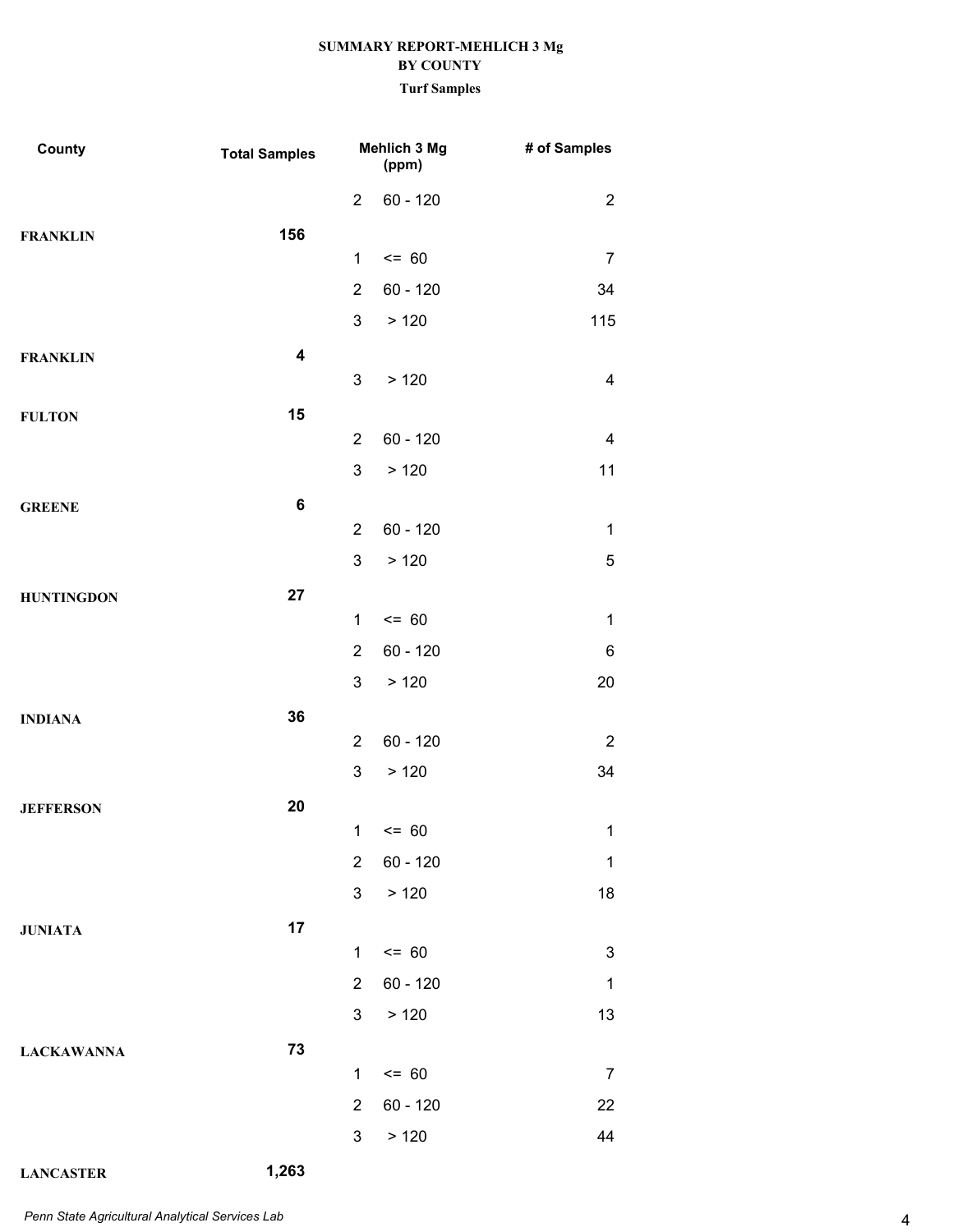| County          | <b>Total Samples</b> | Mehlich 3 Mg<br>(ppm) |            | # of Samples     |
|-----------------|----------------------|-----------------------|------------|------------------|
|                 |                      | $\mathbf 1$           | $= 60$     | 10               |
|                 |                      | $\overline{2}$        | $60 - 120$ | 137              |
|                 |                      | 3                     | > 120      | 1,116            |
| <b>LAWRENCE</b> | 10                   |                       |            |                  |
|                 |                      | $\overline{2}$        | $60 - 120$ | $\overline{2}$   |
|                 |                      | 3                     | > 120      | 8                |
| <b>LEBANON</b>  | 134                  |                       |            |                  |
|                 |                      | $\mathbf{1}$          | $= 60$     | $\mathbf{1}$     |
|                 |                      | $\overline{2}$        | $60 - 120$ | 12               |
|                 |                      | 3                     | > 120      | 121              |
| <b>LEHIGH</b>   | 205                  |                       |            |                  |
|                 |                      | $\mathbf 1$           | $= 60$     | $\overline{4}$   |
|                 |                      | $\overline{2}$        | $60 - 120$ | 26               |
|                 |                      | 3                     | > 120      | 175              |
| <b>LUZERNE</b>  | 102                  |                       |            |                  |
|                 |                      | $\mathbf{1}$          | $= 60$     | 17               |
|                 |                      | $\overline{2}$        | $60 - 120$ | 35               |
|                 |                      | 3                     | > 120      | 50               |
| <b>LYCOMING</b> | 50                   |                       |            |                  |
|                 |                      | $\mathbf 1$           | $= 60$     | $\overline{4}$   |
|                 |                      | $\overline{2}$        | $60 - 120$ | 18               |
|                 |                      | 3 <sup>7</sup>        | > 120      | 28               |
| <b>MCKEAN</b>   | $\bf 6$              |                       |            |                  |
|                 |                      | $\mathbf{1}$          | $= 60$     | $\mathbf{1}$     |
|                 |                      | 3                     | > 120      | $\mathbf 5$      |
| <b>MERCER</b>   | 32                   |                       |            |                  |
|                 |                      | $\mathbf 1$           | $= 60$     | $\boldsymbol{2}$ |
|                 |                      | $\overline{2}$        | $60 - 120$ | $10$             |
|                 |                      | 3                     | > 120      | 20               |
| <b>MIFFLIN</b>  | 11                   |                       |            |                  |
|                 |                      | 2                     | $60 - 120$ | $\mathbf 1$      |
|                 |                      | 3                     | > 120      | $10$             |
| <b>MONROE</b>   | 62                   |                       |            |                  |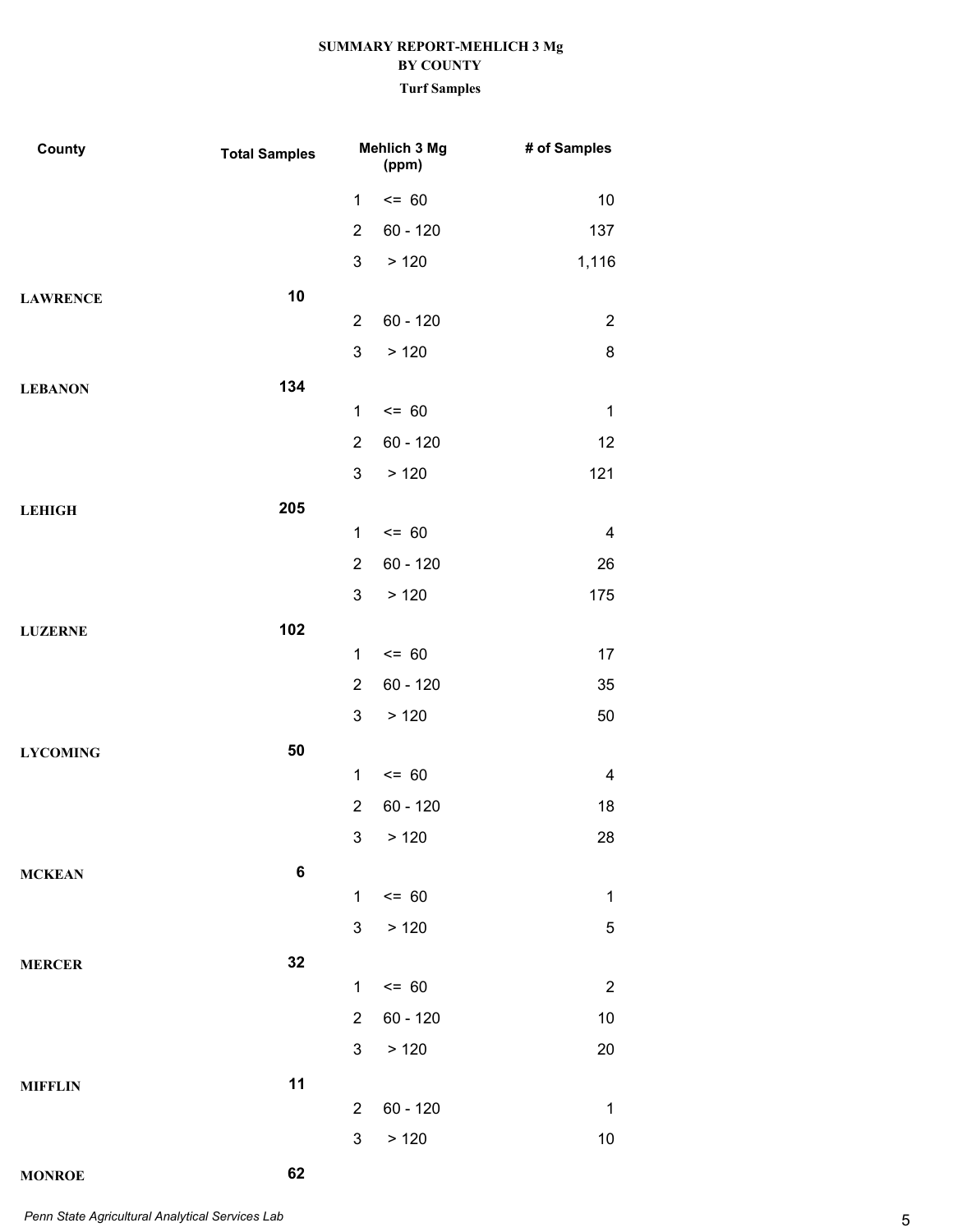| County                | <b>Total Samples</b> |                | Mehlich 3 Mg<br>(ppm) | # of Samples   |
|-----------------------|----------------------|----------------|-----------------------|----------------|
|                       |                      | $\mathbf 1$    | $= 60$                | 8              |
|                       |                      | $\overline{2}$ | $60 - 120$            | 16             |
|                       |                      | $\mathfrak{S}$ | > 120                 | 38             |
| <b>MONTGOMERY</b>     | 956                  |                |                       |                |
|                       |                      | $\mathbf{1}$   | $= 60$                | 11             |
|                       |                      | $\overline{2}$ | $60 - 120$            | 104            |
|                       |                      | 3              | >120                  | 841            |
| <b>MONTOUR</b>        | 14                   |                |                       |                |
|                       |                      | $\mathbf 1$    | $= 60$                | $\overline{2}$ |
|                       |                      | $\overline{2}$ | $60 - 120$            | 3              |
|                       |                      | $\mathfrak{S}$ | >120                  | 9              |
| <b>NORTHAMPTON</b>    | 148                  |                |                       |                |
|                       |                      | $\mathbf 1$    | $= 60$                | 11             |
|                       |                      | $\overline{2}$ | $60 - 120$            | 28             |
|                       |                      | 3              | > 120                 | 109            |
| <b>NORTHUMBERLAND</b> | 28                   |                |                       |                |
|                       |                      | $\mathbf 1$    | $= 60$                | $\mathbf 1$    |
|                       |                      | $\overline{2}$ | $60 - 120$            | 8              |
|                       |                      | 3              | > 120                 | 19             |
| <b>PERRY</b>          | 43                   |                |                       |                |
|                       |                      | $\mathbf 1$    | $= 60$                | 4              |
|                       |                      | $\overline{2}$ | 60 - 120              | 14             |
|                       |                      | $\mathfrak{S}$ | > 120                 | 25             |
| PHILADELPHIA          | 116                  |                |                       |                |
|                       |                      | $\mathbf{1}$   | $= 60$                | 15             |
|                       |                      | $\overline{2}$ | $60 - 120$            | 15             |
|                       |                      | 3 <sup>1</sup> | >120                  | 86             |
| PIKE                  | 10                   |                |                       |                |
|                       |                      | $\mathbf 1$    | $= 60$                | $\overline{2}$ |
|                       |                      | $\overline{2}$ | $60 - 120$            | $\overline{c}$ |
|                       |                      | 3 <sup>1</sup> | > 120                 | 6              |
| <b>POTTER</b>         | $\bf 6$              |                |                       |                |
|                       |                      | $\mathbf{1}$   | $= 60$                | $\mathbf 1$    |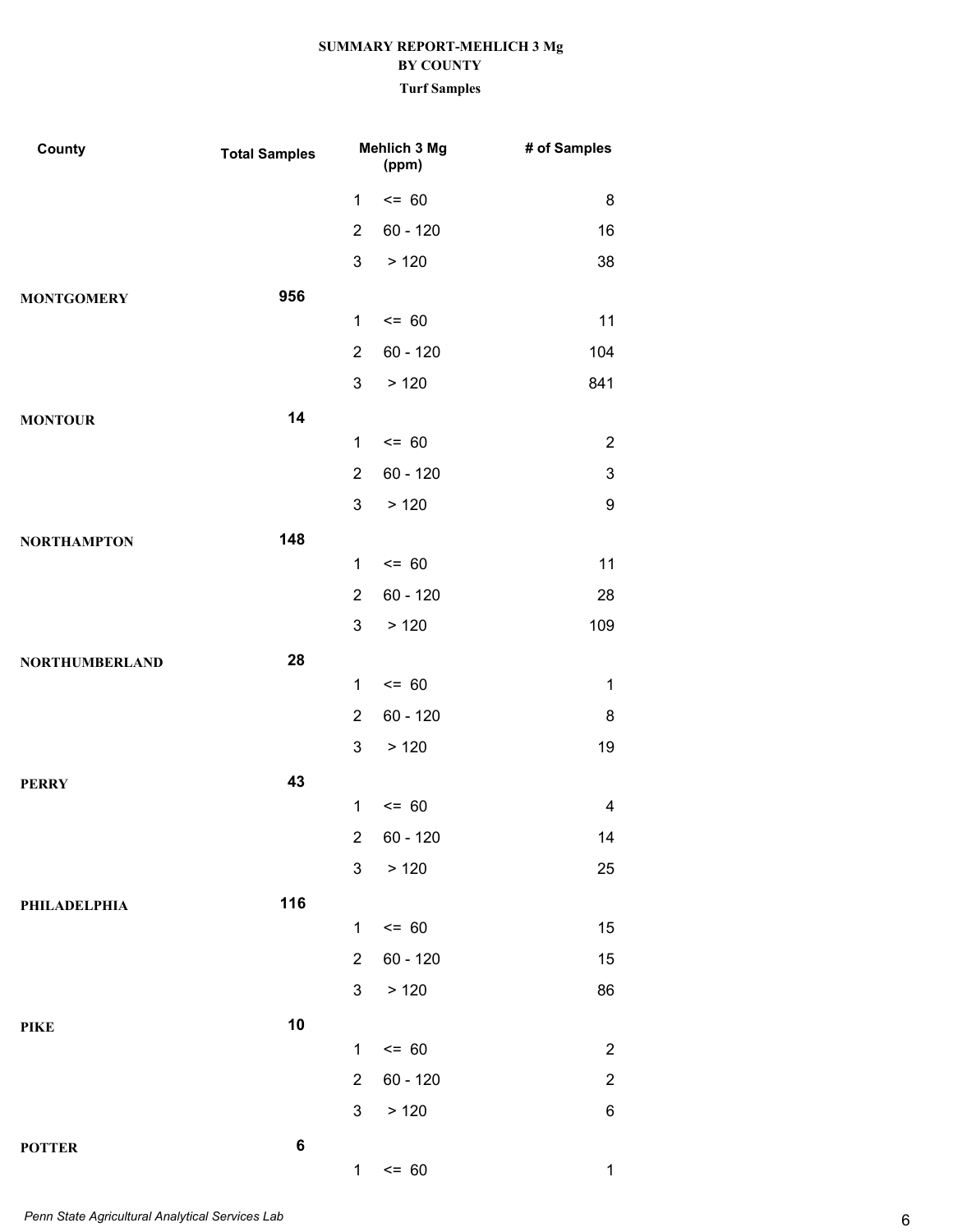| County             | <b>Total Samples</b> |                | Mehlich 3 Mg<br>(ppm) | # of Samples             |
|--------------------|----------------------|----------------|-----------------------|--------------------------|
|                    |                      | 3              | >120                  | 5                        |
| <b>SCHUYLKILL</b>  | 30                   |                |                       |                          |
|                    |                      | $\mathbf 1$    | $= 60$                | $\overline{\mathcal{A}}$ |
|                    |                      | $\overline{2}$ | $60 - 120$            | 9                        |
|                    |                      | $\mathfrak{S}$ | > 120                 | 17                       |
| <b>SNYDER</b>      | $\boldsymbol{9}$     |                |                       |                          |
|                    |                      | $\mathbf 1$    | $= 60$                | $\mathbf{1}$             |
|                    |                      | $\overline{2}$ | 60 - 120              | 4                        |
|                    |                      | $\mathbf{3}$   | >120                  | 4                        |
| <b>SOMERSET</b>    | 13                   |                |                       |                          |
|                    |                      | $\overline{2}$ | $60 - 120$            | 3                        |
|                    |                      | 3              | > 120                 | $10$                     |
| <b>SUSQUEHANNA</b> | 24                   |                |                       |                          |
|                    |                      | $\mathbf 1$    | $= 60$                | $\mathbf{1}$             |
|                    |                      | $\overline{2}$ | $60 - 120$            | 9                        |
|                    |                      | 3              | > 120                 | 14                       |
| <b>TIOGA</b>       | $\boldsymbol{9}$     |                |                       |                          |
|                    |                      | $\overline{2}$ | $60 - 120$            | $\mathbf{1}$             |
|                    |                      | 3              | >120                  | 8                        |
| <b>UNION</b>       | 32                   | $\mathbf 1$    | $= 60$                | $\overline{2}$           |
|                    |                      |                | 2 60 - 120            | 13                       |
|                    |                      | 3 <sup>1</sup> | > 120                 | 17                       |
|                    | $\bf 6$              |                |                       |                          |
| <b>VENANGO</b>     |                      | $\overline{2}$ | $60 - 120$            | $\mathbf{1}$             |
|                    |                      | 3 <sup>7</sup> | > 120                 | 5                        |
| <b>WARREN</b>      | 14                   |                |                       |                          |
|                    |                      | $\mathbf{1}$   | $= 60$                | $\mathbf{1}$             |
|                    |                      | $\overline{2}$ | $60 - 120$            | $\overline{2}$           |
|                    |                      | 3 <sup>7</sup> | >120                  | 11                       |
| <b>WASHINGTON</b>  | 62                   |                |                       |                          |
|                    |                      | $\mathbf 1$    | $= 60$                | $\mathbf{1}$             |
|                    |                      | $2^{\circ}$    | $60 - 120$            | $\overline{2}$           |